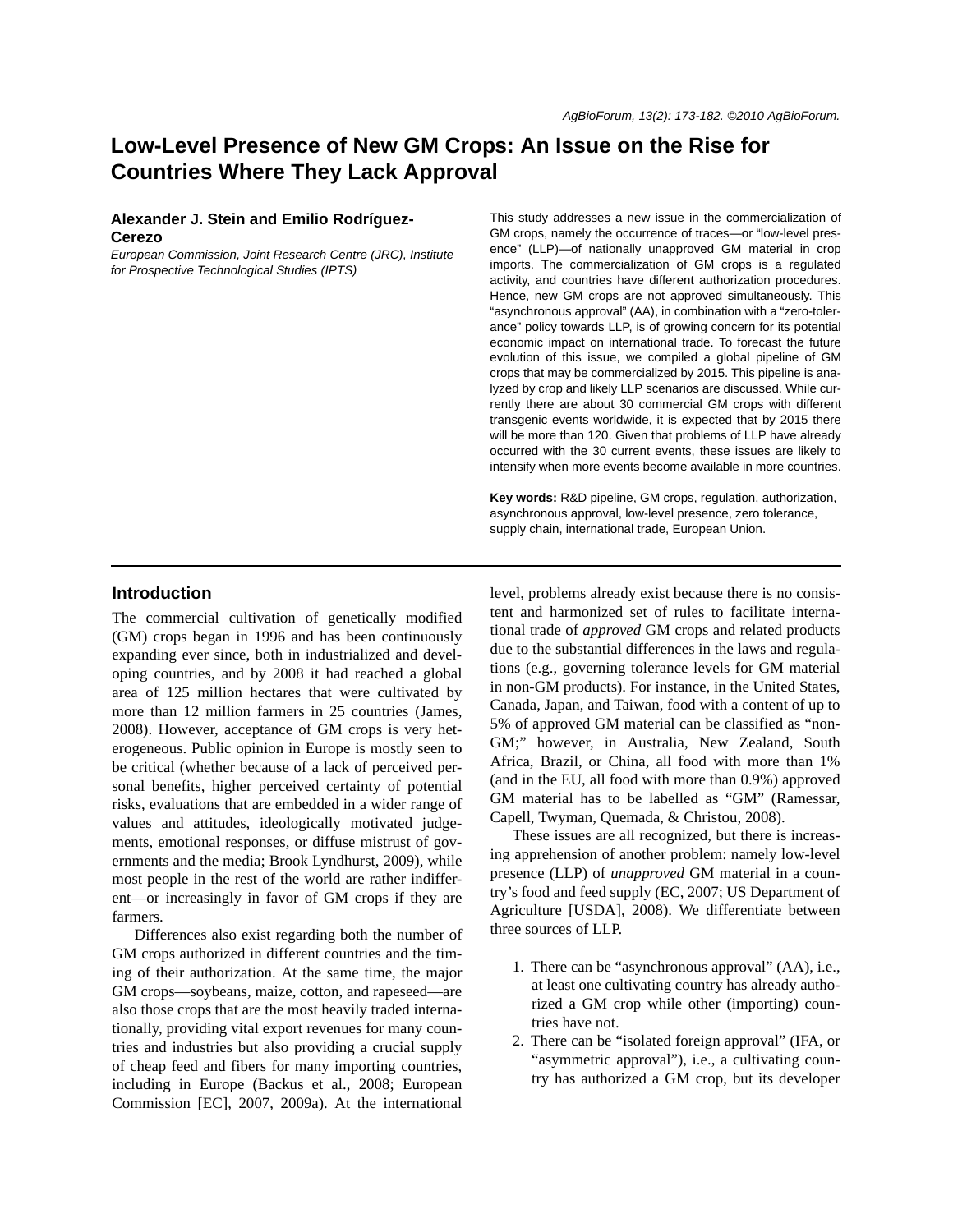does not seek approval in (potential or unattractive) importing countries.

3. There can be LLP of research events, i.e., a country has authorized the cultivation of a GM crop in field trials only, but due to accidental admixture, traces end up in the commercial crop supply.

Such incidents already happened in 2006 for EU imports of maize and rice from the United States, in which traces of GM material from Herculex maize and LibertyLink rice were found (Mitchell, 2007; Vermij, 2006). At that time the Herculex maize was not yet authorized for use as food or feed in the EU, and LibertyLink rice was only authorized for experimental cultivation in the United States itself.

In these cases, implicitly according to EU regulations, any import containing traces of these crops should be rejected. In practical terms this meant that a "zerotolerance" policy was followed, under which imports had to be rejected when they tested positive at the detection level, and products that had already entered the EU had to be withdrawn from the market. These rejections and the ensuing disruptions to trade are estimated to have cost millions of Euros already. For instance, Brookes (2008) provides an upper figure of  $\in$  11 million that the aforementioned LLP incident in rice in the United States has cost the EU rice sector between 2006 and early 2008, and in the context of the AA incident in maize, Backus et al. (2008) report estimates of the EU feed industry that the problems with US maize imports may have caused additional costs in the EU livestock sector of about €1.6 billion in 2007/08. Similarly, problems of AA in soybean imports with significant increases in feed expenditure costs were expected for the case of Roundup Ready 2 (RR2) soybeans, whose commercialization in the United States was anticipated for 2009 (EC, 2007). However, for soybean imports the problem has, at least temporarily, been solved by the timely authorization of RR2 soybeans by the European Commission  $(EC, 2008).$ <sup>1</sup> Otherwise, a related AA incident could have cost around €100 million in a single user sector of soy derivatives and surpassed €1 billion in total (Brookes, 2008).

In other countries, LLP is handled differently. For instance, in the United States genetic engineering per se is not treated differently from traditional plant breeding because laws are product-specific (i.e., they regulate the use of products like foods or pesticides, not the underlying process; US Executive Office of the President, Office of Science and Technology Policy, 1986). Hence, as long as a GM crop is similar to a conventional crop, no authorization is needed for its cultivation or use; only if the crop fulfils, for example, the function of a pesticide (as insect-resistant or herbicide-tolerant crops do) does it need to be regulated as such. Consequently, if there is LLP of an event<sup>2</sup> that had not been submitted voluntarily to the regulatory agencies and if the latter determine that the GM material could pose a risk, they will do a case-by-case risk assessment and take proportionate measures (e.g., USDA, 2007). In Switzerland traces of unapproved GM material of up to 0.5% are tolerated in food if the respective GM crop is already authorized in another country where comparable procedures are followed or if a danger to human health can be excluded after an ad-hoc science-based evaluation by the responsible authorities and if detection methods and reference materials are available (Federal Authorities of the Swiss Confederation, 2008). And even in the EU the unintentional presence of other substances is treated differently. For instance, for certain chemical substances that are present in the environment as pollutants, levels higher than zero have been set to protect public health (EC, 2009b; for maximum levels, see EC, 2006).

#### **Approach**

In the context of above-mentioned trade disruptions, on November 12-13, 2008, the Institute for Prospective Technological Studies (IPTS) of the European Commission's Joint Research Centre (JRC) organized a workshop entitled "The global commercial pipeline of new GM crops" to collect data and agree on the global pipeline of GM crops that may be commercialized in the short-to-medium term, and to discuss potential implications of LLP (Stein & Rodríguez-Cerezo, 2009a). The

*<sup>1.</sup> Groups opposed to GM crops highlight that the impact of AA between the United States and the EU would only have been minor anyway, because RR2 soybeans were not even submitted for authorization in either Argentina or Brazil—and that these countries could therefore have compensated any shortfall in the EU import of soybeans from the United States (Friends of the Earth [FoE], 2009). This situation actually corresponds to the "minimal impact scenario" of an analysis by DG AGRI that finds that under certain conditions "the approval of a new GM soybean in the United States is not likely to cause a major market disruption. The US quantity would have to be diverted to other destinations, and Brazil and Argentina could fill the gap [...] The net effect on EU soybean/meal supply can therefore be considered to be low" (EC, 2007, pp. 6).*

*<sup>2.</sup> An event "refers to the unique DNA recombination event that took place in one plant cell, which was then used to generate entire transgenic plants" (Co-Extra, 2006).*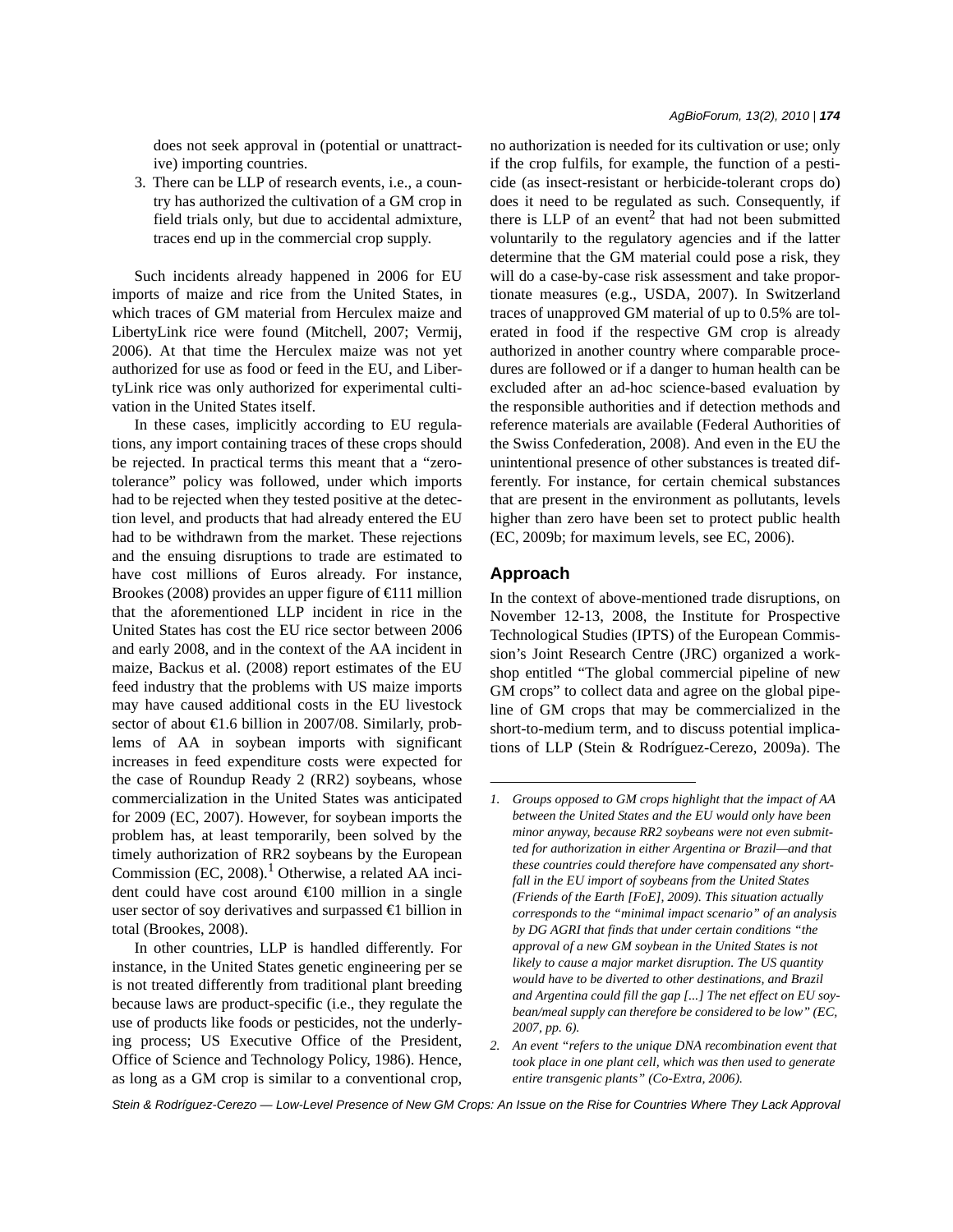| Crop            |    |    | Commercial in 2008 Commercial pipeline Regulatory pipeline Advanced development | Total by 2015* |
|-----------------|----|----|---------------------------------------------------------------------------------|----------------|
| Soybeans        |    | 4  | 10                                                                              | 17             |
| Maize           |    | 5  |                                                                                 | 24             |
| Rapeseed        |    |    | 5                                                                               | 10             |
| Cotton          | 12 | 5  |                                                                                 | 27             |
| <b>Rice</b>     |    |    | 10                                                                              | 15             |
| <b>Potatoes</b> |    |    | 5                                                                               | 8              |
| Other crops     |    |    | 14                                                                              | 23             |
| All crops       | 33 | 24 | 61                                                                              | 124            |

**Table 1. Events in commercial GM crops and in pipelines worldwide, by crop.**

*Notes: \* The total number of GM crops by 2015 represents an upper limit, given that by then some of the current GM crops may have been phased out.*

*Source: Stein and Rodríguez-Cerezo (2009a).*

underlying implicit hypothesis—which we intend to accept or reject in this paper—could be formulated as follows.

The incidents of LLP, in particular due to AA, so far were singular cases, and after the approval of RR2 soybeans by the European Commission there will be a period of respite without new threats to the EU's food and feed supply.

The workshop panel was sampled to cover national regulators, representatives of private technology providers, scientists from public research institutes, and stakeholders of the agrifood supply chain from all major countries where GM crops are developed or cultivated. All experts were given time to present an overview of the current GM crops and the pipeline of new GM crops in their field of competence or jurisdiction and for their region. This information was then compiled, structured, and complemented by us with additional desk research before the overall pipeline was sent around to the experts for verification and additional comments. The reviewed data that emerged from this process was then published as a database by the IPTS (Stein & Rodríguez-Cerezo, 2009b). In the remaining sections of this article, this information will be presented and assessed in light of the above-mentioned hypothesis. We will in particular present the GM crops that are currently commercialized and new GM crops that are likely to be commercialized until 2015. Based on these developments, we will discuss whether—judging by current patterns and speeds of authorization in various relevant countries—the issue of LLP and its implications are likely to become a bigger problem in the future or not.

To predict the potential evolution of LLP for the EU agrifood sector, we compiled separate pipelines for the dominant crops (soybeans, maize, rapeseed, cotton, potatoes, and rice) for which GM varieties already exist or are likely to be marketed in the near future, which we complemented by a category for all other GM crops. As only a fraction of the GM crops in the research pipeline eventually reach the market, we focused on those crops that already overcame the technical and scientific barriers in their development and that were close to commercialization (e.g., for which the data for the dossiers for the regulatory authorities have already been generated) or that are already in the regulatory pipeline to obtain a realistic idea of how many crops actually may be commercialized. The time horizon for this exercise was 2015. Within this framework, the GM events were classified in five categories according to their proximity to market.

- Commercial crop: commercialized GM events (those currently marketed in at least one country worldwide)
- Commercial pipeline: GM events authorized in at least one country but not yet commercialized (commercialization only depends on the decision by the developer)
- Regulatory pipeline: GM events already in the regulatory process to be marketed in at least one country
- Advanced R&D: GM events not yet in the regulatory process but at late stages of development (large-scale multi-location field trials, generation of data for the authorization dossier)
- Other crops: GM events authorized in at least one country but not commercialized, or commercialized once but phased out commercially or legally afterwards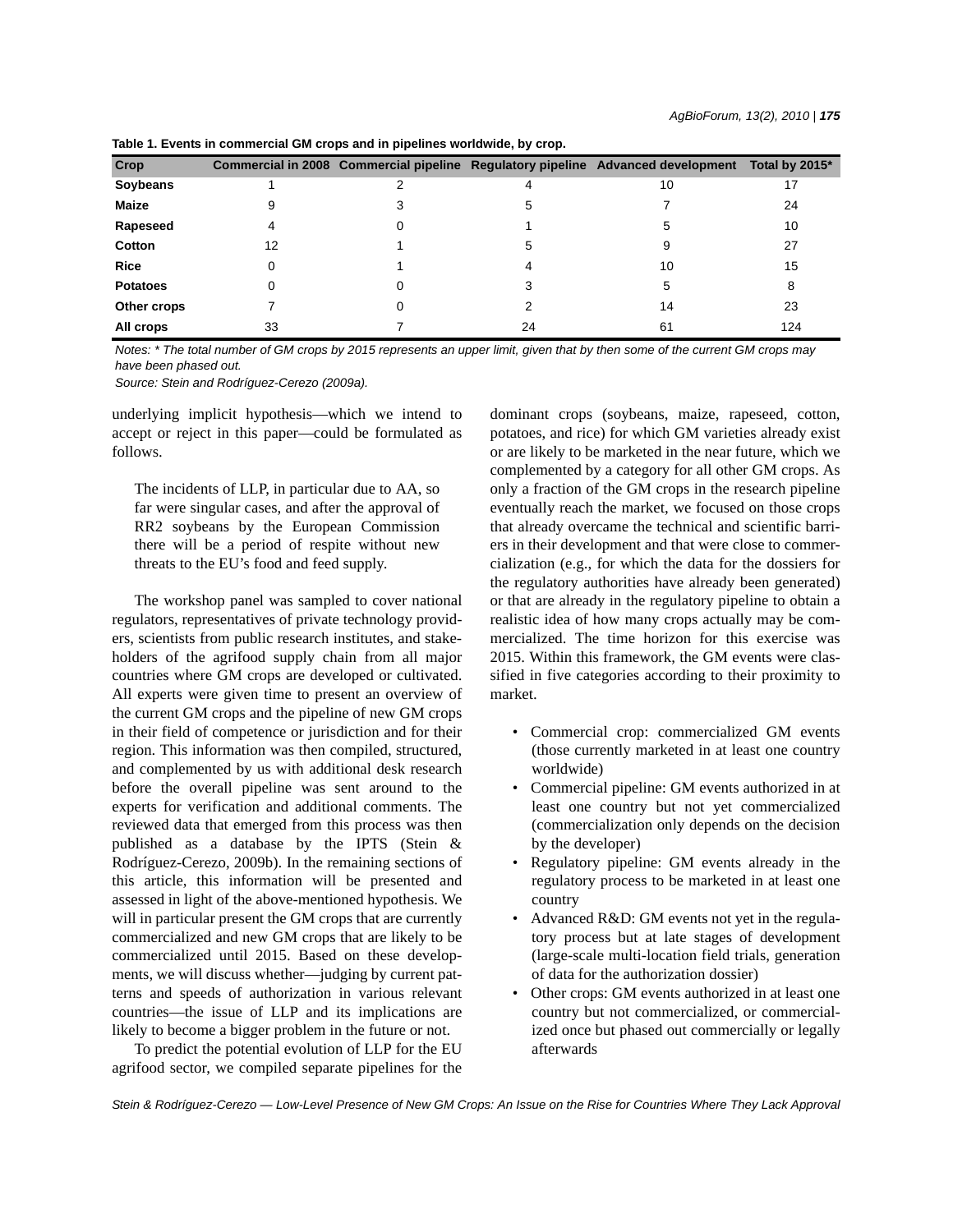

**Figure 1. Projected number of events in GM crops worldwide, by trait.** *Source: Stein and Rodríguez-Cerezo (2009a).*

|  | Table 2. Events in commercial GM crops and in pipelines worldwide, by region of origin. |
|--|-----------------------------------------------------------------------------------------|
|--|-----------------------------------------------------------------------------------------|

| Developer country*                          | <b>Commercial in</b><br>2008 | <b>Commercial</b><br>pipeline | <b>Regulatory</b><br>pipeline | <b>Advanced</b><br>development | Total by 2015 |
|---------------------------------------------|------------------------------|-------------------------------|-------------------------------|--------------------------------|---------------|
| <b>United States &amp;</b><br><b>Europe</b> | 24                           |                               | 10                            | 26                             | 67            |
| Asia                                        | 9                            |                               | 11                            | 34                             | 54            |
| <b>Latin America</b>                        |                              |                               | $\mathcal{P}$                 |                                |               |

*Note: \* While also in other parts of the world and there is current R&D on GM crops underway, it is not expected that these crops will be cultivated before 2015.*

*Source: Stein and Rodríguez-Cerezo (2009a).*

# **Results**

The analysis of the pipeline of new GM crops shows that a significant global increase in the number of individual commercial GM events can be expected. While currently there are about 30 commercial GM events that are cultivated worldwide, the forecast is that by 2015 there will be more than 120 (Table 1); this development shows a particularly pronounced potential increase in the number of GM events in rice. When looking at the traits introduced into the new GM crops, it is clear that the currently dominant traits (herbicide tolerance and insect resistance) continue to play a major role in the upcoming GM crops. However, crop composition (mostly type and proportion of oil and starch content in the crop) becomes an important feature in new GM crops, and crops that are tolerant to abiotic stress (mostly drought) are also expected to become available (Figure 1).

Another development in the R&D of GM crops is the emergence of more players; while currently it is private companies from the United States or Europe that develop most of the GM events and crops (which are generally first authorized and cultivated in the United States), over the next few years more GM crops will be supplied by private and public entities from Asia (Table 2), in particular from China and India. And in the longer-term, even more developing countries may commercialize GM crops (Food and Agriculture Organization of the United Nations [FAO], 2009). Hence, while in the past GM crop adoption spread from North America to other parts of the world (with asynchrony of approvals following the same path), in the future the adoption pattern may change fundamentally, with more new GM crops being adopted first in Asia and then potentially spreading from there.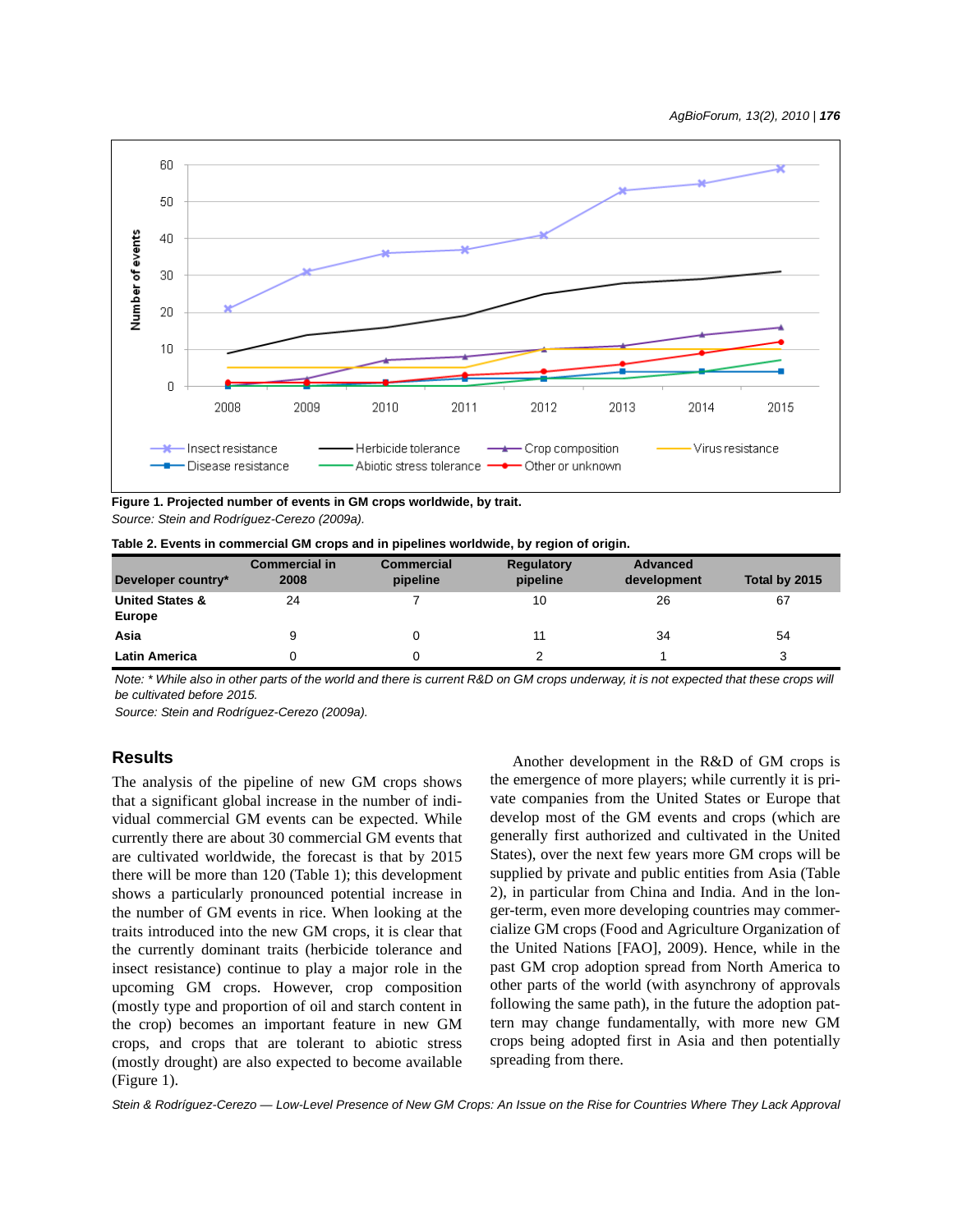| <b>Crop</b>     | Asynchronous approvals* | Isolated foreign approvals# | <b>Total sources for LLP</b> |
|-----------------|-------------------------|-----------------------------|------------------------------|
| Soybeans        |                         |                             | 3                            |
| Maize           | 6                       | 5                           | 11                           |
| Rapeseed        |                         |                             |                              |
| Cotton          | 3                       | 9                           | 12                           |
| <b>Rice</b>     |                         | 4                           | 5                            |
| <b>Potatoes</b> |                         |                             | 2                            |
| Other crops     |                         | 8                           | 8                            |
| All crops       | 12                      | 30                          | 42                           |

**Table 3. Asynchronous and "isolated foreign" approvals as potential sources for LLP.**

*Notes: \* Number of individual events authorized for commercial use in at least one country worldwide, and submitted but not yet authorized in the EU.*

*# Number of events not submitted for authorization in the EU but already in the regulatory pipeline in at least one country worldwide. Source: Stein and Rodríguez-Cerezo (2009a).*

This changing pattern, with more new GM crops coming from Asia, has consequences for the issue of LLP. In Asia, GM crops are usually developed for domestic consumption and not for export (as opposed to those developed for cultivation by large exporting countries in the Americas), and therefore the respective events are less likely to be submitted for approval in the EU (or the United States, for that matter). Hence, incidents due to isolated foreign approval (IFA), or asymmetric approval could become more common (Table 3). Taken together, as of early 2009, there were already more than 40 individual GM events that may become potential sources of LLP. And although some of the major exporters of agricultural commodities—like Argentina and Brazil—so far have considered trade implications when authorizing new GM crops, it is by no means guaranteed that this situation will last: other countries (e.g., China) could gain importance as importers of these commodities (of soybeans in particular), or the advantages of cultivating certain new GM crops in exporting countries could simply outweigh the potential loss of sensitive markets. Moreover, increasing biotechnology know-how in emerging economies themselves can strengthen "South-South" technology transfers, which could boost the acceptance and adoption of GM crops in cultivating countries. In this case, the number of alternative suppliers of non-GM crops decreases, thereby making it more and more difficult to simply redirect trade flows by matching exporters of GM crops with "easy" importing countries and letting the remaining exporters supply the more sensitive markets (see also Vaidyanathan, 2010). Hence, in an assessment of the *potential* impact of LLP relying on the assumption that the status quo will not change—in particular in a policy context where forward-looking decisions may be



**Figure 2. Theoretical combinations to produce new GM maize by stacking.**

*Note: Obviously not all trait combinations would make sense, but this graph illustrates how the number of possible stacked crops increase disproportionately with the number of new events and the number of stacked events that can be put into one plant.*

*Source: Stein and Rodríguez-Cerezo (2009a).*

required—may not be the most appropriate approach. Therefore, we opted for describing a possible, albeit not necessary, scenario of LLP.

In addition to the increasing number of new GM events, there is also the tendency to generate new products by combining different GM traits in one plant, i.e., through the stacking of already approved GM events. When individual authorized GM events are "stacked" by conventional crossing, the resulting new plant may have a different regulatory status in different countries.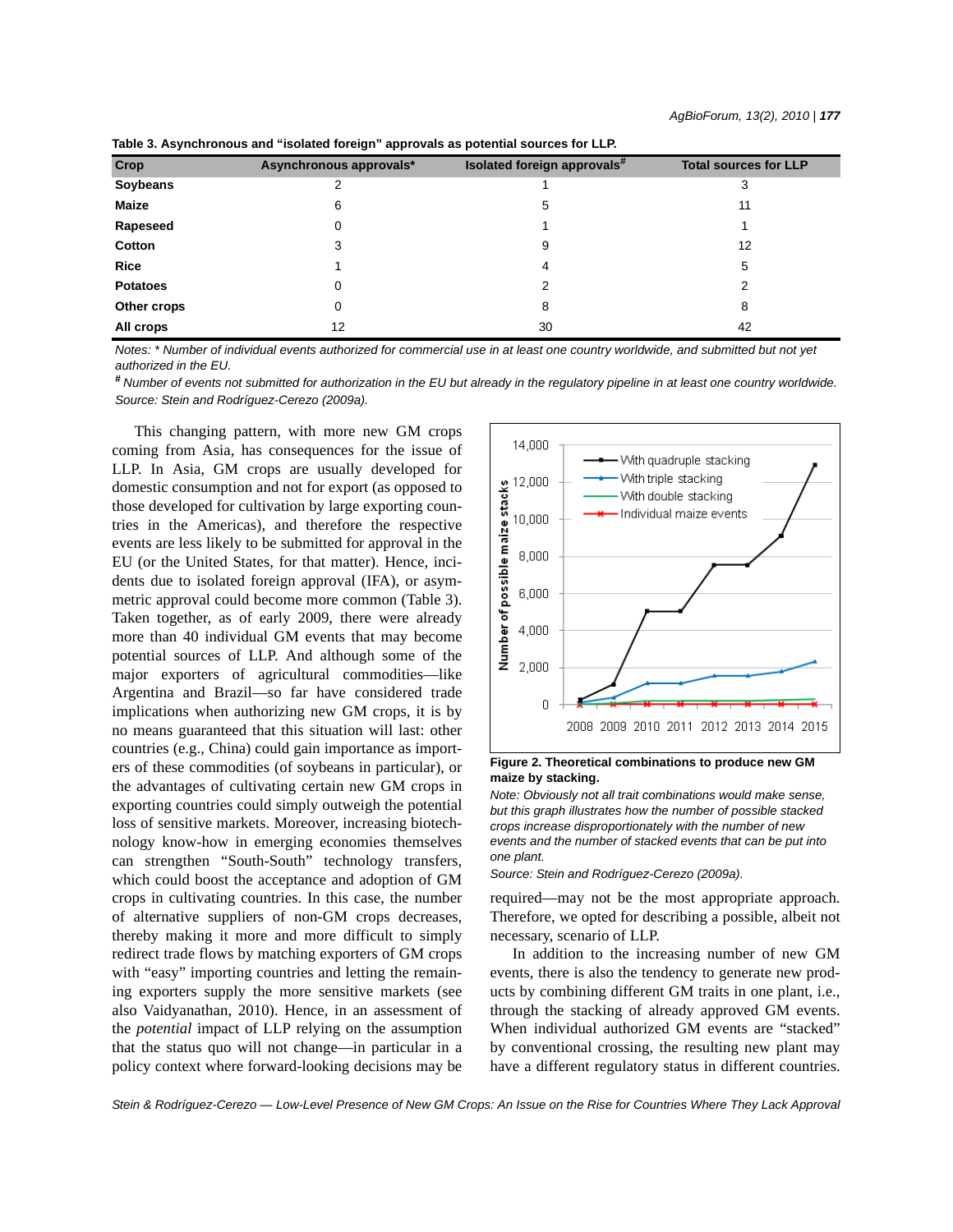

**Figure 3. Net imports of soybeans into the EU-25 from the rest of the world, 1999-2008, by country in million tonnes (excluding soybeans for sowing).**

*Source: Based on data from Eurostat (2009).*

For instance, the EU requires each stacked GM crop to go through the regulatory system as a new GM crop, irrespective of whether the parental GM events were already authorized or not. Given the increase of individual GM events that are to come to market in the next years, eventually hundreds of combinations of these events can be quickly developed by stacking—meaning that the number of GM crops that could be submitted for approval could increase dramatically. As an example, currently there is already a quadruple maize stack in the EU's regulatory pipeline (namely MON-89 $\varnothing$ 34-3  $\times$ DAS-Ø15Ø7-1  $\times$  MON-88Ø17-3  $\times$  DAS-59122-7). We forecasted 24 different individual GM events to be available by 2015 in maize (Table 1). This gives a theoretical number of 10,626 possible quadruple maize stacks; 2,024 possible triple maize stacks; and 276 possible double maize stacks—altogether 12,926 possible maize stacks (Figure 2). And even if (obviously) it doesn't make sense to combine all available events indiscriminately, the number of "approvable" GMOs is bound to increase exponentially.

## **Discussion and Conclusions**

As already mentioned in the introduction, a possible situation of AA of RR2 soybeans was avoided by their approval by the European Commission before first commercial plantings took place. And indeed, soybean imports are vital for the EU agrifood sector: more than 90% of the soybeans used in the EU are imported, and more than 80% of these imports come from only two suppliers, namely Brazil and the United States (Figure 3). Therefore, AA in soybeans could not only result in economic losses for traders and users of soybeans, but in combination with zero tolerance towards traces of unapproved GM material, it could pose a real threat to the EU supply of food and feed. However, the approval of the RR2 soybeans has not solved the problem of AA in soybeans in the long run. As of early 2009 there were already two new GM soybean events in the commercial pipeline in the United States, namely Bayer Crop-Science's A5547-127 and Pioneer's 356043; Bayer's A5547-127 was also already pending approval in Argentina. For a comparison of GM crop approvals between the United States and the EU, see Table 4. In addition, there are two new GM soybeans in the regulatory pipeline and nine more in the advanced R&D pipeline worldwide (i.e., future problems due to LLP in soybeans cannot be excluded).

Although the EU depends much less on imports for maize than for soybeans, the experience with the Herculex maize (see introduction) has shown that LLP in maize can still have considerable economic repercussions throughout the EU's supply chain. And for maize, AA is a reality: two GM maize events that are not yet approved in the EU are already cultivated in the United States (Monsanto's MON88017 and Syngenta's MIR604), four events are ready to be commercialized in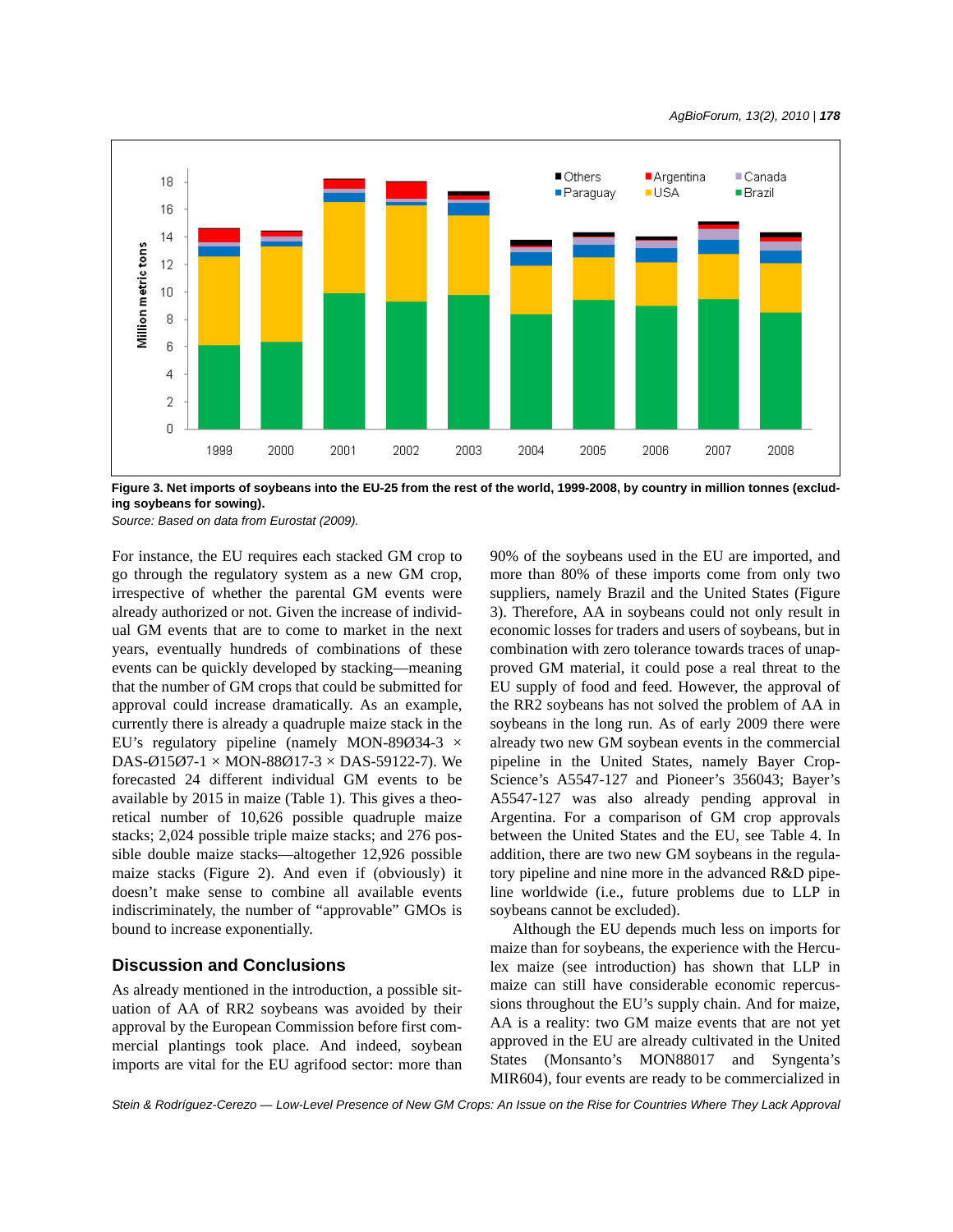|  |  |  | Table 4. Asynchrony of first approvals of GM crops (for any use) between the United States and the EU, status in early 2009. |  |  |
|--|--|--|------------------------------------------------------------------------------------------------------------------------------|--|--|
|  |  |  |                                                                                                                              |  |  |

| <b>GM</b> crop                                                         | <b>United States</b> | <b>EU</b>            | Delay (years)     |  |
|------------------------------------------------------------------------|----------------------|----------------------|-------------------|--|
| Roundup Ready soy (MON 40-3-2), Monsanto                               | 1994                 | 1996                 | 2                 |  |
| <b>Bollgard cotton (MON531), Monsanto</b>                              | 1995                 | 1997                 | 2                 |  |
| Roundup Ready cotton (MON1445), Monsanto                               | 1995                 | 1997                 | 2                 |  |
| NaturGard KnockOut maize (Bt176), Syngenta                             | 1995                 | 1997*                | 2                 |  |
| LibertyLink maize (T25), Bayer                                         | 1995                 | 1998                 | 3                 |  |
| YieldGard CB maize (MON810), Monsanto                                  | 1996                 | 1998                 | 2                 |  |
| Agrisure CB maize (Bt11), Syngenta                                     | 1996                 | 1998                 | 2                 |  |
| Agrisure GT maize (GA21), Syngenta                                     | 1997                 | 2005                 | 8                 |  |
| LibertyLink canola (T45), Bayer                                        | 1998                 | 1998                 | 0                 |  |
| LibertyLink soy (A2704-12), Bayer                                      | 1998                 | 2008                 | 10                |  |
| Roundup Ready canola (GT73), Monsanto                                  | 1999                 | 1996                 | -3                |  |
| InVigor canola (MS8xRF3), Bayer                                        | 1999                 | 1999                 | 0                 |  |
| LibertyLink rice (LLRICE62), Bayer                                     | 2000                 | Assessment           | <b>Current AA</b> |  |
| SeedLink canola (MS1xRF1), Bayer                                       | 2002                 | 1996*                | -6                |  |
| SeedLink canola (MS1xRF2), Bayer                                       | 2002                 | 1997*                | $-5$              |  |
| TOPAS19/2 canola (HCN92), Bayer                                        | 2002                 | 1998*                | -4                |  |
| Roundup Ready 2 maize (NK603), Monsanto                                | 2000                 | 2005                 | 5                 |  |
| Herculex I maize (1507), Dow/Pioneer                                   | 2001                 | 2006                 | 5                 |  |
| Bollgard II cotton (MON15985), Monsanto                                | 2002                 | 2003                 | 1                 |  |
| YieldGard RW maize (MON863), Monsanto                                  | 2002                 | 2006                 | 4                 |  |
| LibertyLink cotton (LLCotton25), Bayer                                 | 2003                 | 2008                 | 5                 |  |
| Widestrike cotton (210-23x24-236), Dow                                 | 2004                 | Assessment           | <b>Current AA</b> |  |
| Herculex RW maize (59122), Dow/Pioneer                                 | 2005                 | 2007                 | 2                 |  |
| Roundup Ready sugar beet (H7-1), KWS/Monsanto                          | 2005                 | 2007                 | 2                 |  |
| YieldGard VT maize (MON88017), Monsanto                                | 2005                 | Assessment           | <b>Current AA</b> |  |
| Roundup Ready Flex cotton (MON88913), Monsanto                         | 2005                 | Assessment           | <b>Current AA</b> |  |
| Mavera High Value maize (LY038) Renessen/Monsanto                      | 2006                 | Assessment           | <b>Current AA</b> |  |
| Roundup Ready 2 soy (MON 89788), Monsanto                              | 2007                 | 2008                 | 1                 |  |
| Agrisure RW maize (MIR604), Syngenta                                   | 2007                 | Assessment           | <b>Current AA</b> |  |
| Amylase maize (3272), Syngenta                                         | 2007                 | Assessment           | <b>Current AA</b> |  |
| YieldGard VT PRO maize (MON89034), Monsanto                            | 2008                 | Assessment           | Current AA        |  |
| Optimum GAT maize (98140), Pioneer                                     | 2008                 | Assessment           | <b>Current AA</b> |  |
| Optimum GAT soy (356043), Pioneer                                      | 2008                 | Assessment           | <b>Current AA</b> |  |
| 3 events in soy and cotton                                             | Submitted            | Submitted            | (0)               |  |
| 1 event in potato (BASF's amflora)                                     | <b>Not</b> submitted | Submitted            |                   |  |
| 7 events in maize, soy, cotton, and alfalfa                            | Submitted            | <b>Not</b> submitted | Isolated foreign  |  |
| >60 events in maize, soy, cotton, canola, potato, rice, and sugar beet | Approved             | <b>Not</b> submitted | approvals         |  |

*Notes: (i) Apart from asynchronous approval (AA) and isolated foreign approval of GM crops between the United States and the EU, there is also a rising number of GM crops from other countries (China, India) that contribute to this issue.* 

*(ii) Differences in approval time can also be due to the timing of the submission of the respective dossiers by the developer. (iii) Approvals in the EU that are marked with an asterisk (\*) have already expired and no renewal has been sought by the developer. (iv) In the case of canola, which is of less importance in US agriculture, there are also cases where the event was approved in the EU first.*

*Source: Stein and Rodríguez-Cerezo (2009b).*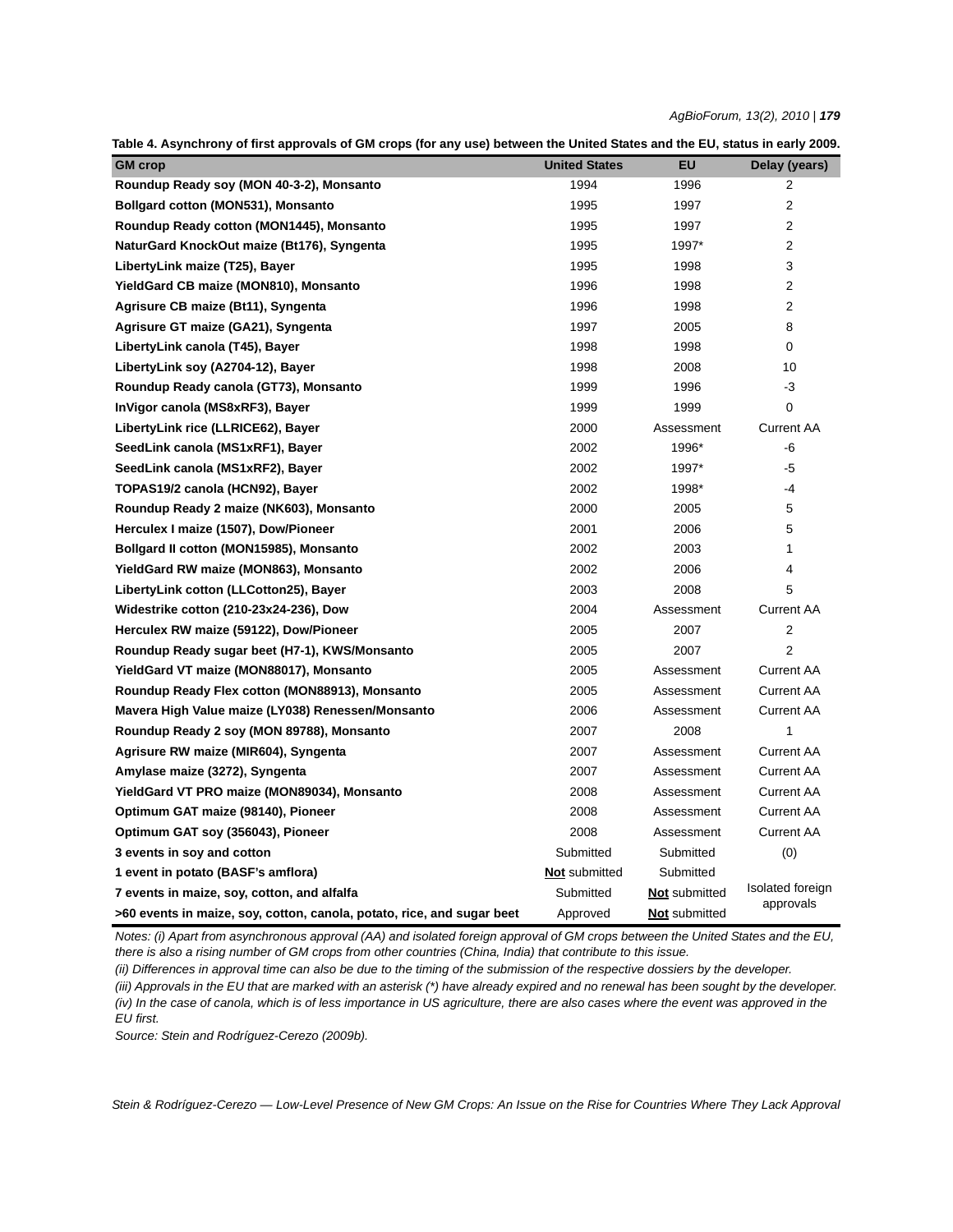the United States (Monsanto's MON89034 and LY038, Pioneer's 98140, and Syngenta's 3272), five more are in the regulatory pipeline worldwide, and six new events are in the advanced R&D pipeline. Moreover, especially for maize the stacking of events can quickly generate more crops that are considered new GMOs under the EU's regulatory framework.

Similar to maize, a past incident in rice (see the introduction) has shown that the problem of LLP can be real—in this case rice imports from the United States are still far below pre-2006 levels. Given that the EU consumes less than 1% of the global rice production and that the United States is a relatively small producer, EU rice importers could replace the US imports. However, searching new suppliers and redirecting trade flows is not cost neutral (and even then LLP through commingling during transportation and storage cannot be completely excluded in the global bulk trading system). Moreover, especially in the medium term, the big riceproducing countries in Asia could start cultivating GM rice: of the 19 GM rice events that could be commercialized by 2015, 16 are in the pipeline in various Asian countries (China, India, Pakistan, Indonesia, Philippines, Iran), and it is not known whether their developers will submit these events for approval in the EU.

A similar situation to that which is expected for GM rice can be found for GM cotton: out of the 12 individual GM events of cotton cultivated worldwide, eight are currently not cleared for import into the EU and five of these are only approved locally in China and India. However, the EU's imports of cottonseed meal (for feed use) or of cotton oil (for cooking) are extremely small when compared with imports of other oilseed meals. From this point of view, LLP incidents in cotton will have far less economic impacts than similar problems in soybean or maize.

For GM rapeseed, the relevance of LLP will depend on how quickly the EU becomes a net importer of rapeseed (to supply a rising demand for biofuel within the EU). In this case any LLP issues will depend on the evolution of the five GM rapeseed events in the advanced R&D pipeline—which are not expected to be commercialized before 2012.

The first commercializations of GM potatoes are expected sometime before 2015. However, potato imports into the EU are very small compared to domestic production (and they are highly regulated for reasons of plant health and plant diseases), and of the three GM potato events in the regulatory pipeline, only one (Amflora) is under assessment in the EU. The other two events are being developed in Argentina with which potato trade is basically zero. Hence, LLP problems with (unprocessed) potatoes are unlikely, at least in the short-to-medium term.

Of the "other" commercial GM crops, only GM sugar beet is authorized in the EU for import (as food and feed); all the other events are not even submitted for EU approval. Also with regard to future developments, it seems rather unlikely that the developers of the various other new GM crops (mainly in India and China) will seek EU approval. To date, no incidents with such minor crops (papaya, tomato, squash, sweet pepper) have happened. However, as it is expected that an increasing number of crops are commercialized by 2015 (beans, eggplant, cabbage, cauliflower, okra, mustard, wheat, chilli, peanuts), future LLP incidents—especially in processed food products from Asia—cannot be excluded.

In conclusion, if LLP problems have already occurred in the past, when worldwide only about 30 events were marketed, these are not likely to disappear over the next several years when there may be more than 120 events in the global market. Individual ad-hoc measures like the quick approval of one new GM crop or the other will not and cannot address the underlying structural problem of LLP, as has been shown by the recent "cross LLP" of GM maize in soybean shipments (Hornby & Felix, 2009). Solutions proposed by stakeholders in the EU's agrifood supply chain cover the need to replace the EU's current zero tolerance towards traces of EU unapproved GM material by practical lowlevel marketing thresholds (i.e., above the detection limit). Moreover stakeholders highlight the need to address the current situation where the official testing of imports takes place only once the shipments have already reached the port of destination (thus increasing the economic risks of the rejection of the shipment). Other solutions proposed include the streamlining of the regulatory systems, mutual recognition of risk assessments of new GM crops, and the implementation of Codex Alimentarius guidelines.

#### **References**

- Backus, G.B.C., Berkhout, P., Eaton, D.J.F., Franke, L., de Kleijn, A.J., Lotz, B., et al. (2008). *EU policy on GMOs: A quick scan of the economic consequences* (LEI Report 2008-070). The Hague: Wageningen University and Research Centre. Available on the World Wide Web: http://www.lei.wur.nl/UK/ publications+en+products/LEI+publications/ default.htm?id=932.
- Brook Lyndhurst, Ltd. (2009, March). *An evidence review of public attitudes to emerging food technologies*. London: Food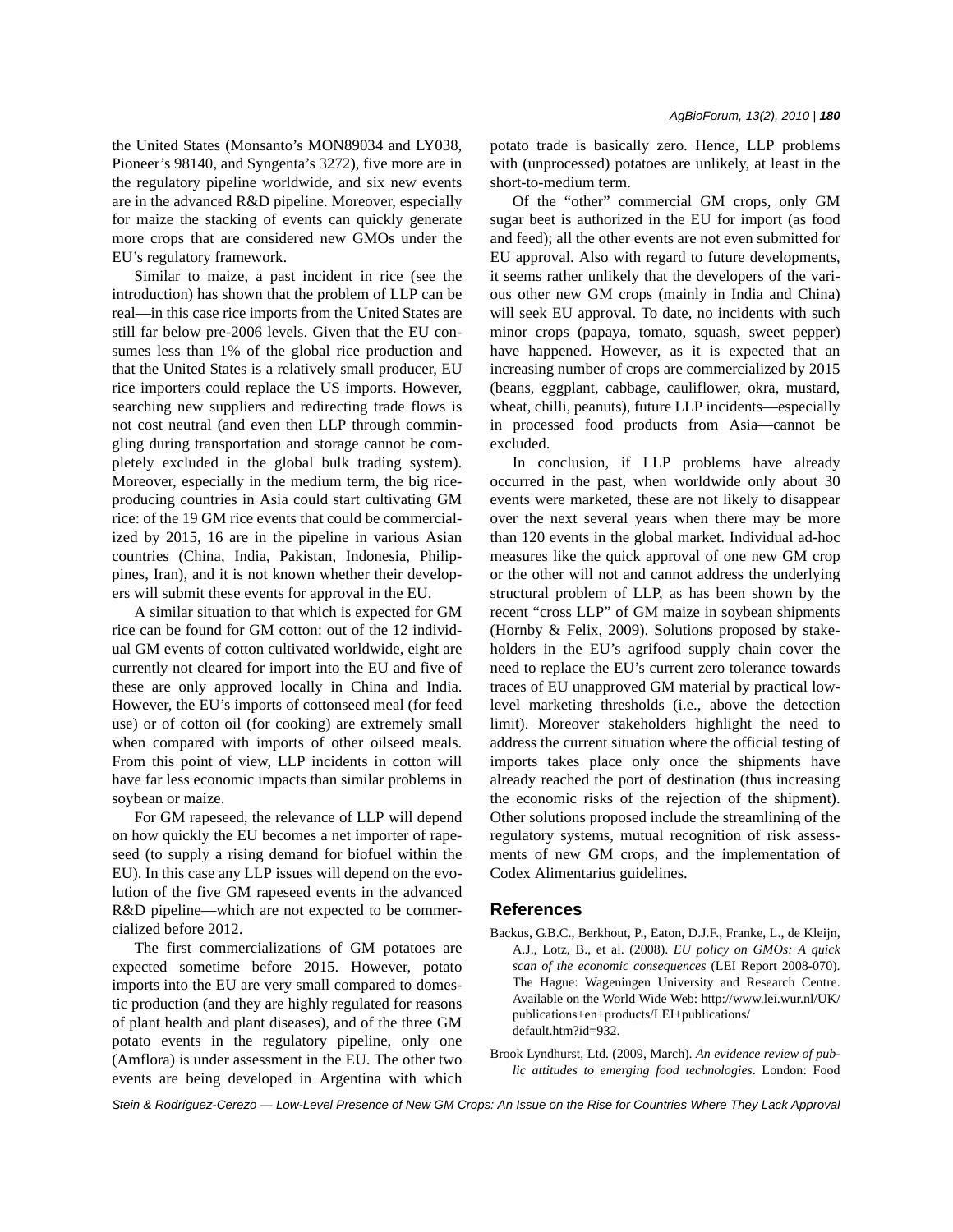Standards Agency. Available on the World Wide Web: http:// www.food.gov.uk/science/socsci/surveys/emerge.

- Brookes, G. (2008, May). *Economic impacts of low level presence of not yet approved GMOs on the EU food sector* (Report commissioned by European trade and industry organizations). Gloucester, UK: Graham Brookes Consulting. Available on the World Wide Web: http://www.agindustries.org.uk/document.aspx?fn=load&media\_id=3118&publicationId=396.
- Co-Extra. (2006). Glossary: Event. Darmstadt, Germany: Author. Available on the World Wide Web: http://www.coextra.eu/ glossary/word359.html.
- European Commission (EC). (2006). Commission Regulation (EC) No 1881/2006 of 19 December 2006 setting maximum levels for certain contaminants in foodstuffs. *Official Journal*, *L 364*, 5-24. Available on the World Wide Web: http://eurlex.europa.eu/Notice.do?val=437851:cs&list=437851.
- EC. (2007). *Economic impact of unapproved GMOs on EU feed imports and livestock production* (DG AGRI Report). Brussels: European Commission, Directorate-General for Agriculture and Rural Development. Available on the World Wide Web: http://ec.europa.eu/agriculture/envir/gmo/ economic\_impactGMOs\_en.pdf.
- EC. (2008). *Community register of genetically modified food and feed*. Brussels: Author. Available on the World Wide Web: http://ec.europa.eu/food/dyna/gm\_register/index\_en.cfm.
- EC. (2009a). *Implications of asynchronous GMO approvals for EU imports of animal feed products* (DG AGRI Tender Specification AGRI / 2008-EVAL-09). Brussels: Author. Available on the World Wide Web: http://ec.europa.eu/dgs/agriculture/ tenderdocs/2009/169967/.
- EC. (2009b). *Chemical safety of food*. Brussels: Author. Available on the World Wide Web: http://ec.europa.eu/food/food/chemicalsafety/index\_en.htm.
- Eurostat. (2009). *EU-27 trade since 1995 by HS2, 4, 6, and CN8* (DS-045409) [database]. Luxembourg: Statistical Office of the European Communities. Available on the World Wide Web: http://epp.eurostat.ec.europa.eu/newxtweb/.
- Food and Agriculture Organization of the United Nations (FAO). (2009). *FAO-BioDeC: Biotechnologies in developing countries* [database]. Rome: Author. Available on the World Wide Web: http://www.fao.org/biotech/inventory\_admin/dep/ default.asp.
- Federal Authorities of the Swiss Confederation. (2008, March). *Ordonnance du DFI sur les denrées alimentaires génétiquement modifies—modification du 7 mars* [Order of Fedearl Department of Home Affairs on GM food—March 7<sup>th</sup> modification] (Recueil systématique du droit fédéral [Compilation of Federal Law] RS 817.022.51, pp. 1057-1060). Berne, Switzerland: Département fédéral de l'intérieur [Federal Department of Home Affairs]. Available on the World Wide Web: http://www.admin.ch/ch/f/as/2008/index0\_12.html.
- Friends of the Earth (FoE). (2009). *Who benefits from GM crops? Feeding the biotech giants, not the world's poor*. Amsterdam: Author. Available on the World Wide Web: http://

www.foei.org/en/media/archive/2009/gm-crops-feed-biotechgiants-only.

- Hornby, C., & Felix, B. (2009, September 18). *EU rejects more US soy with GM corn traces*. New York: Thomson Reuters. Available on the World Wide Web: http://www.reuters.com/ article/companyNews/idUKTRE58H4GG20090918.
- James, C. (2008). *Global status of commercialized biotech/GM crops: 2008* (ISAAA Brief 39). Ithaca, NY: International Service for the Acquisition of Agri-biotech Applications. Available on the World Wide Web: http://www.isaaa.org/resources/ publications/briefs/.
- Mitchell, P. (2007). Europe's anti-GM stance to presage animal feed shortage? *Nature Biotechnology*, *25*, 1065-1066.
- Ramessar, K., Capell, T., Twyman, R.M., Quemada, H., & Christou, P. (2008). Trace and traceability: A call for regulatory harmony. *Nature Biotechnology*, *26*, 975-978.
- Stein, A.J., & Rodríguez-Cerezo, E. (2009a, July). *The global pipeline of new GM crops: Implications of asynchronous approval for international trade* (JRC Technical Report EUR 23486 EN). Seville, Spain: European Commission, Joint Research Centre, Institute for Prospective Technological Studies. Available on the World Wide Web: http:// ipts.jrc.ec.europa.eu/publications/pub.cfm?id=2420.
- Stein, A.J., & Rodríguez-Cerezo, E. (2009b, May). *The global pipeline of new GM crops: Introduction to the database* (JRC Technical Note EUR 23810 EN). Seville, Spain: European Commission, Joint Research Centre, Institute for Prospective Technological Studies. Available on the World Wide Web: http://ipts.jrc.ec.europa.eu/publications/pub.cfm?id=2199.
- US Department of Agriculture (USDA). (2007, March 27). *USDA clarifies policy on low-level presence of genetically engineered material* (USDA News Release). Washington, DC: Author. Available on the World Wide Web: http:// www.aphis.usda.gov/newsroom/content/2007/03/llppolicy.shtml.
- USDA. (2008, December). *United States Department of Agriculture: Controls over importation of transgenic plants and animals* (Audit Report 50601-17-Te). Washington, DC: USDA, Office of Inspector General. Available on the World Wide Web: http://www.usda.gov/oig/webdocs/50601-17-TE.pdf.
- US Executive Office of the President, Office of Science and Technology Policy. (1986, June 26). *Coordinated framework for regulation of biotechnology* (Federal Register Notice 51 FR 23302). Washington, DC: Author. Available on the World Wide Web: http://usbiotechreg.nbii.gov/ CoordinatedFrameworkForRegulationOfBiotechnology1986. pdf.
- Vermij, P. (2006). Liberty Link rice raises specter of tightened regulations. *Nature Biotechnology*, *24*, 1301-1302.
- Vaidyanathan, G. (2010, March 31). *A search for regulators and a road map to deliver GM crops to third world farmers*. New York: New York Times Company. Available on the World Wide Web: http://www.nytimes.com/cwire/2010/03/31/